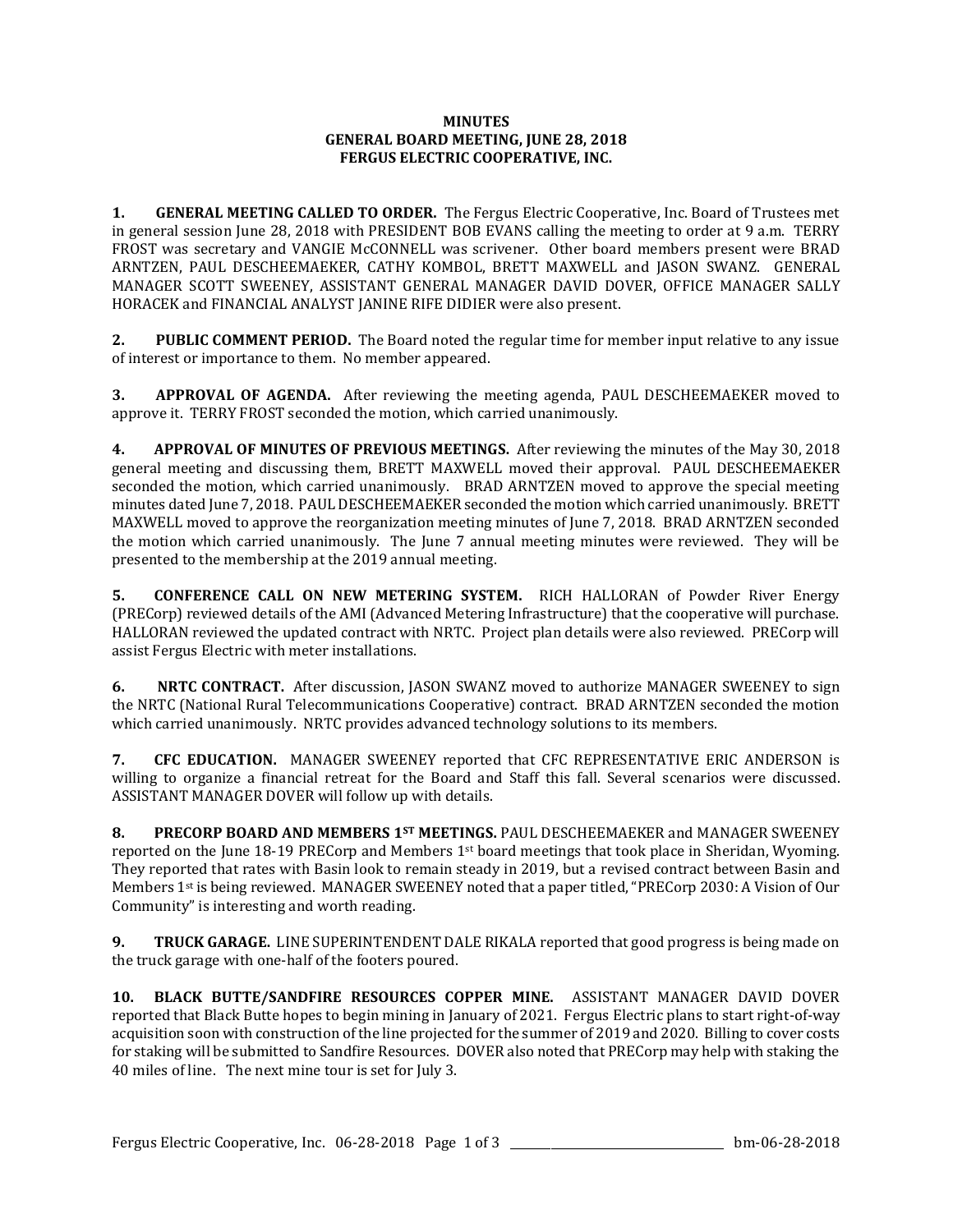**11. FINANCIAL AND OTHER MONTHLY REPORTS.** GENERAL MANAGER SCOTT SWEENEY presented financial and other monthly reports to the Board for discussion. The reports included the May operating report prepared by OFFICE MANAGER SALLY HORACEK and May analysis of operating statistics prepared by FINANCIAL ANALYST JANINE RIFE DIDIER.

**12. OPERATIONS REPORT.** LINE SUPERINTENDENT DALE RIKALA reviewed the June 21, 2018 operations report covering operations and maintenance, engineering and safety. He noted that the Roundup crew, due to flooding, moved two poles. Lewistown crews are working on new irrigation services. Preparation continues for the Carters Pond to Hilger transmission project. The June safety meeting included a practice "Mayday" exercise. Along with local first responders and Lewistown Ambulance Service, Mercy Flight from Great Falls sent a helicopter and crew to participate in the drill.

**13. INVENTORY OF WORK ORDERS.** After reviewing Inventory of Work Orders No. 591-591X for \$82,493.21 and No. 591-591X (A) for \$640.74, TERRY FROST moved to approve them. PAUL DESCHEEMAEKER seconded the motion, which carried unanimously.

**14. POWER OUTAGE REPORT.** MANAGER SWEENEY and the Board reviewed a report prepared by VANGIE McCONNELL covering power interruptions for January through May.

**15. NRTC PRESENTATION**. CHAD DOSE, BILL SHANAHAN and EVE TAPSCOTT of NRTC – On-site Training gave an overview of their company's services. NRTC (National Rural Telecommunications Cooperative) provides solutions that help telecommunications and electric members bring all the advantages of today's evolving technology to rural America. This includes managed broadband, satellite broadband, AMI smart grid, workforce management, fixed wireless and video solutions.

**16. FAIR DONATION.** After discussion, the Board agreed to donate and set poles to support speakers at the rodeo arena at the Central Montana Fairgrounds.

**17. SOLAR PANELS**. In 2017, STAKING ENGINEER MELANIE FORAN applied for a grant offered by REAP (Rural Energy for America Program) for the Cooperative Solar Project Fergus Electric Co-op built. Recently, Fergus Electric was notified that REAP had selected the co-op to receive grant monies, which will be approximately \$50,000.

**18. MECHANIC RETIRING.** After 26 years at the cooperative, MECHANIC TOM SIMONS will retire effective August 25, 2018. Advertising for his replacement will ensue.

**19. ESTATE CAPITAL CREDITS.** The Board reviewed the June 2018 estate capital credit retirements of \$10,815.53 prepared by SUSAN HINKLEY. BRAD ARNTZEN moved to affirm the retirements and JASON SWANZ seconded the motion, which carried unanimously.

**20. DELINQUENT ACCOUNTS/NEW MEMBERS LIST.** The Board reviewed the delinquent accounts showing those that were paid in full and those that were still owing. A list of new members was also reviewed.

## **21. FUTURE MEETINGS.**

- a. Safety Meeting Flagger Certification, the Trap, Logic & Sabotage, July 11
- b. MECA Summer Board, Billings, July 10-11
- c. FEC Board, July 26 9 a.m., Aug. 30 9 a.m., Sept. 27 9 a.m., Oct. 25 1 p.m., Nov. 30 – 1 p.m., Dec. 20 – 10 a.m.
- d. PRECorp Annual, Gillette, Aug. 25
- e. NWPPA Board, Walla Walla, Sept. 12-14
- f. NRECA Region 9, Anchorage, Sept. 25-27
- g. BLC Course 955.1 Your Board's Culture: Its Impact on Effectiveness, Great Falls, Oct. 1